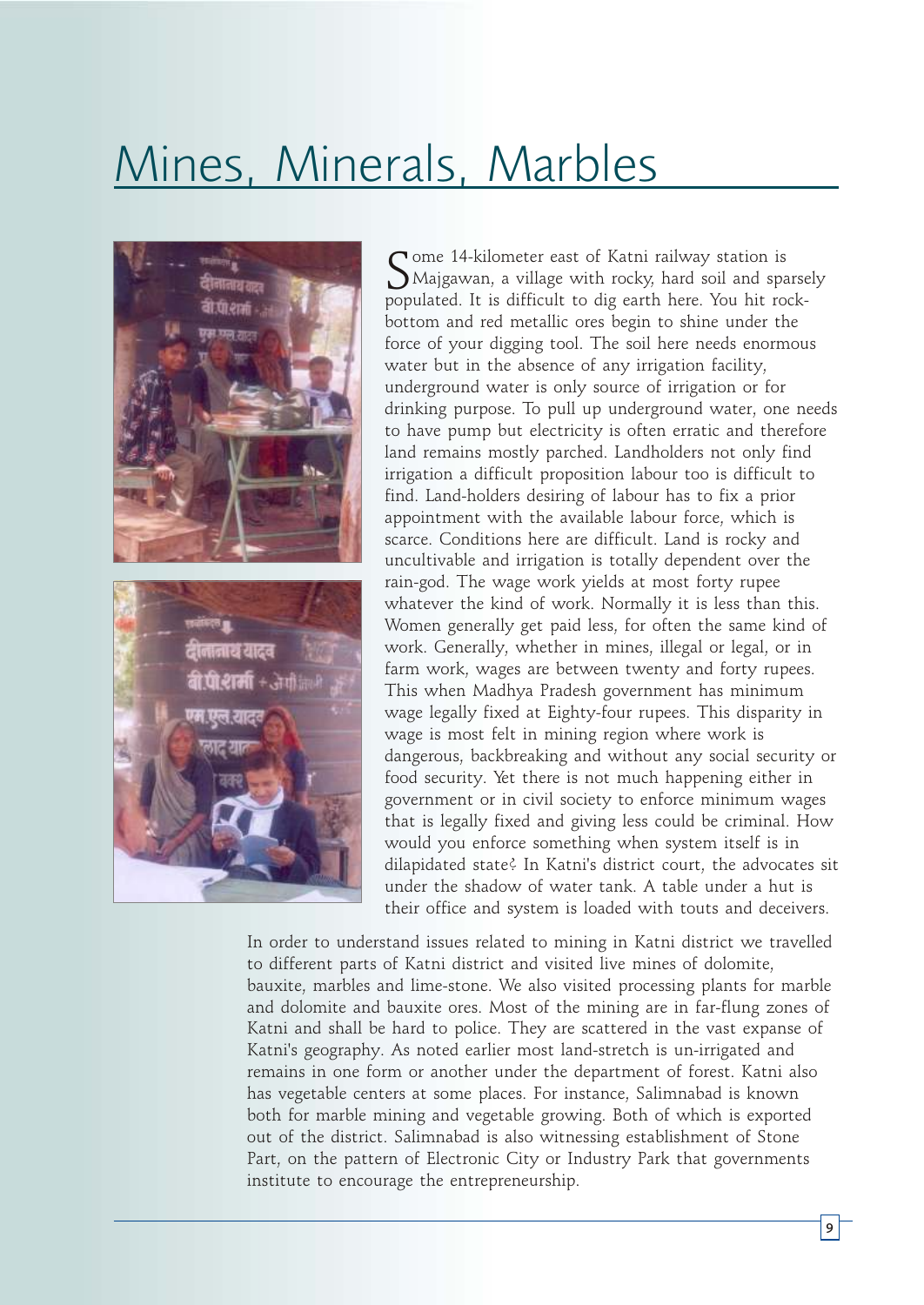

Another 10 kilometer away from Majgawan lies a place called Pathra where we see first dolomite factory on the road side. Here big stone is crushed to make chips. These chips are used in flooring. The crushed stone leaves tones of powder too. They are deposited adjacent to factory and pile increases constantly. Once upon a time, these powders are packed and sold to coal mining companies. These powders are used as

fillers as they are bad conductors and prevent underground fire in coal deposits. Years of deposit of stone-powder are picked up one day. Chips that are used in flooring are exported mostly to eastern India although its demand has been constantly falling recently. Chips are fast being replaced by another stone-form called marbles.

These factories do have some clandestine operations, as they are quite opaque to the outside world. In this above factory we found men and women, more women than men, working under the supervision of a man. Men stood near the crushing factory, and women brought stones on their head to be put into the machine. Women did most of the work but running the machine which was the job of a man. Man did supervision. Women came to work clad in best of clothes and bit of make-up although they worked amidst one of the most dusty environment. The manager received a



payment of rupees three thousand which was a princely sum. Now days most labourers are contracted through a contractor. He is asked deliver a fixed amount of work in a specified time frame. It was upon him to employ number of labourers or pay their wages. Mining in the absence of any other organized avenue of employment is attractive proposition. It is also somewhat without any village specific power-



relation or hierarchy. Most mine owners are city dwellers and are settled in Katni or other cities of Madhya Pradesh. It is their local henchmen who manage their mines and processing units. Dolomite mines or processing units mostly are labour-specific with minimal technical inputs.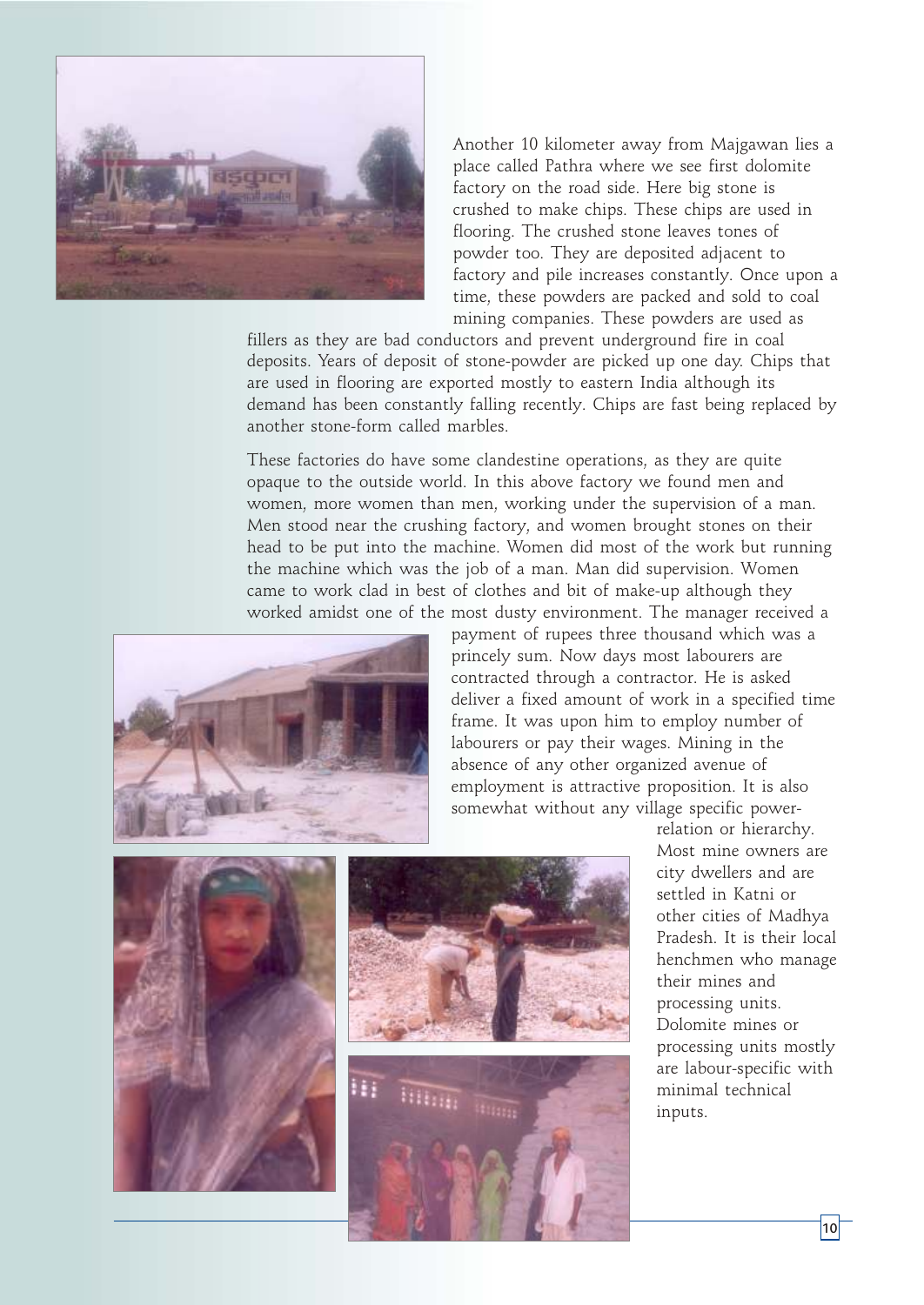





Chip making factories or dolomite mines from which stones are broken for chip making employ mainly local labour as there is not much skill required. What one

needs is the brute power as most of the stone breaking is done manually with rudimentary tools. While men break stones using iron-hammer and pierces, women generally carry them on their head to over-ground and make a pile of it. The pile is done according to the quality of stones. These piles of stone is carried in trucks or tractors to factories where stones are crushed and chips are packed in

sacks after due measurement. The whole process from breaking stones to packing chips in synthetic sacks is manually done except the crushing which is done by giant rotating machines. Most often these machines are run electrically, which suffers from erratic supply of electricity. A decade before mine-owners were even reluctant to install crushing plants at the site of mining itself. It is only a decade when crushing plants began to dot the Katni's landscape.

Dolomite mines are of soft stone form. Hard stone form can be cut into big blocks which can later be turned into marble sheets. Even marbles is mined

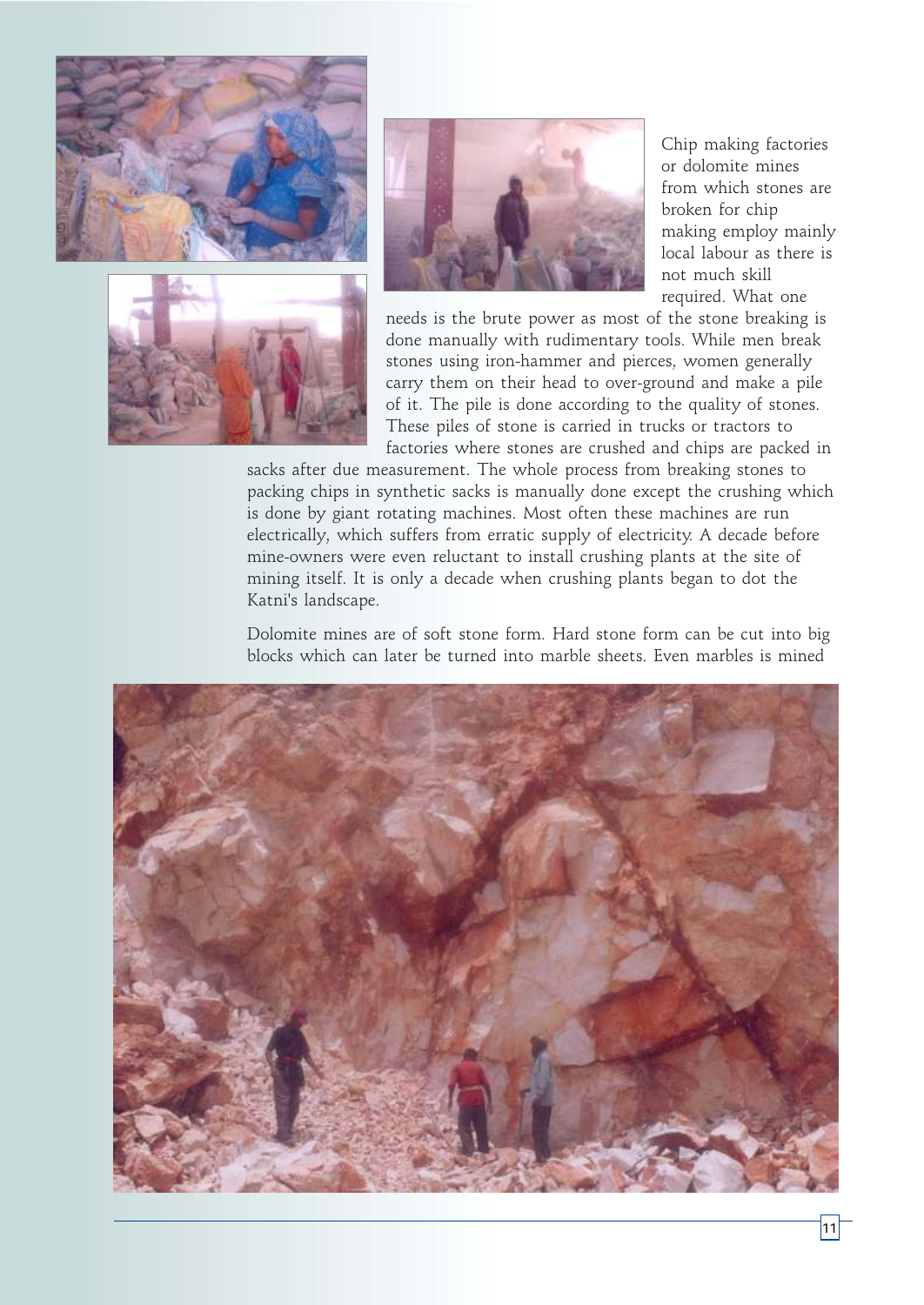

from dolomite stones, what makes one stone suitable for marble and one for poor chips is the strength and hardness of stone. Dolomite mines yielding chips number about 150 to 200 in the whole Katni district. Some fifty owners control these mines. Some are very powerful and are linked politically. Some owners either play direct political games



by virtue of being candidates of established parties such as Congress or BJP in general elections. Some other owners have indirect link by virtue of they bank rolling the individual politicians' campaign expenditure. In the decade of eighties dolomite mines for flooring-chips was very much a profitable proposition. Village people also had stone-quarries as only source for income. This form of mine is labour intensive. But slowly, availability of labour has relatively decreased. Although Katni's land is not very fertile, income generation opportunities has increased due to expanding urban areas adjacent to Katni, increased sources of irrigation

through pumping up water that has helped in rising land productivity, government's own measures to mitigate instances of extreme poverty, district administration's food for work programme.

Each sack of crushed stones contains about 25 kg of chips. It is manually weighed and mostly women seal sacks. Even in factories there is clear divide of work on gender lines. Women bring big stone blocks on their head to machine where with the help of men they put in the crushers. In dolomite mines and factories, women generally outnumber men. Most women and men belong to young group. Such manual work requires more of brute power. But back breaking and dusty nature of job does not prevent most women from wearing their best of working dress, put red lipstick even while it is mostly cheap manufacture. These women wear colorful saris. The working hours varies keeping season in mind. In summer, working hours begin very early morning with some gap in mid afternoon and goes on till late evening. In winter the elongated gap in mid afternoon is shortened. Now-days most labourers are under the contractor system. This system puts responsibility for the well being of and payment to the labourers a concern of contractors and not the mine-owners. It also protects mine owners from any liability owing to instances of fatal accidents or from making any provision for the welfare of workers.

Chip industry is facing crisis of sort due to more lucrative industry of marbles which too are extracted from the earth bed. Finding labour for labour-intensive work in dolomite mining is becoming difficult as people have found alternative sources of income. Just as labour have chosen better income generation alternative, its owners too have moved to greener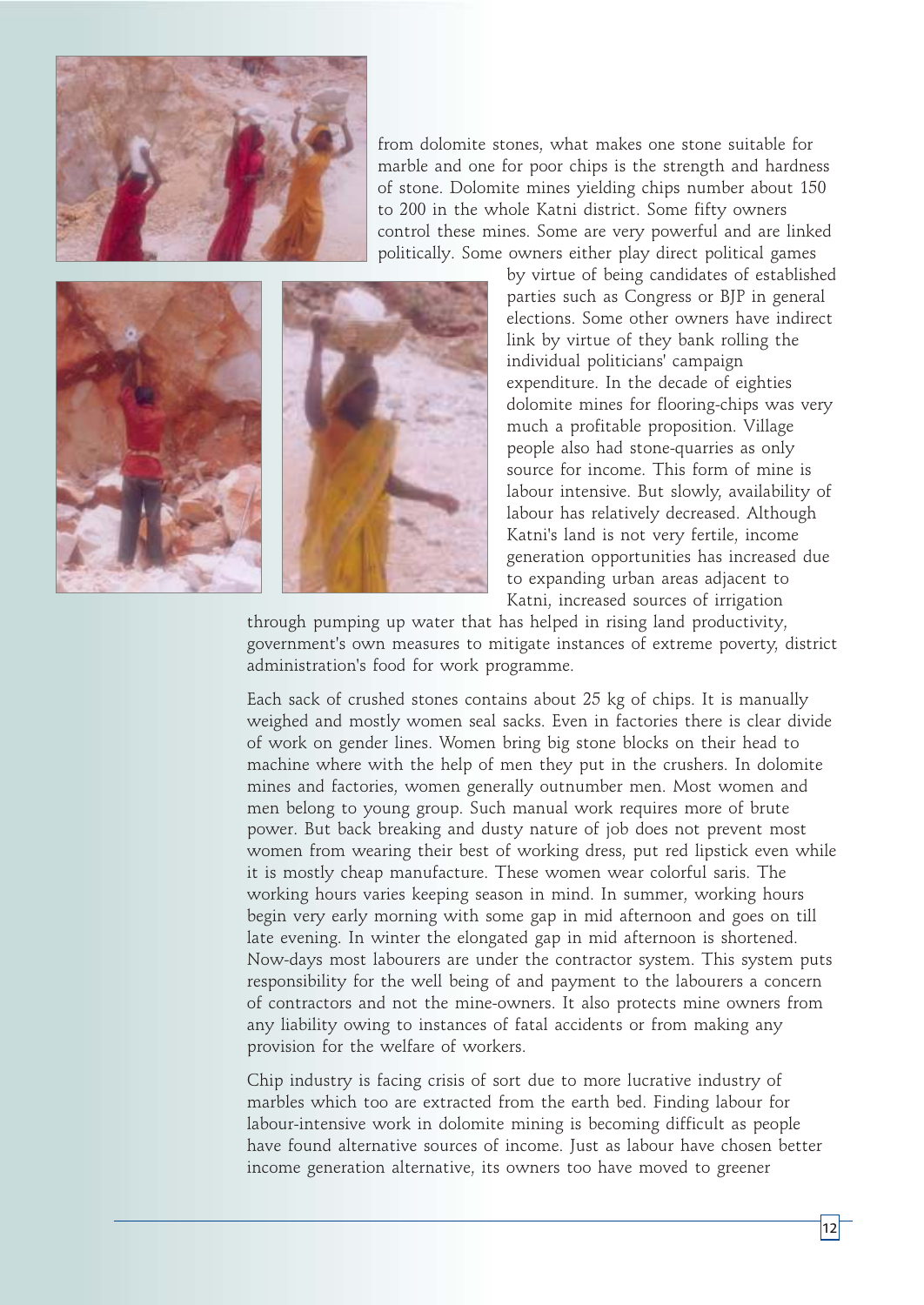pastures. Marble mining is undoubtedly one such option though marble miners are bigger players and pump in big money as it very much a technology intensive mining. The work force in dolomite mining comprises mainly of adivasis, other communities are generally absent. In marble mining, the workforce is generally imported from Rajasthan as marble mining and processing is much more skilled work. Rajsthan is an old marble site. It is prime location from where marbles are sent to all over India or even exported abroad. Katni came on marble map very recently, about five years ago.

In chip industry, maximum a worker gets paid is rupees forty. There is disparity of wages between women and men although work for both of them is equally back breaking. Generally a male-worker gets paid upto 35 to 40 rupees and female worker for same number of work hours gets paid 25 rupees. Workers at factory get trifle higher wages than the workers toiling at mining sites. Conditions at work are dangerous and there is no provision for health services, or even shelter as protection from hot summer or rainy-



season. Generally workers belong to nearby villages but are occasionally brought on tractors from distant villages. There is no crèches or canteen, no provision for water or toiletries. Dolomite mining has retained its labour intensive ways and has not seen much technological improvements.

It is difficult to make estimate of the turn-out in mining. But there are big mine owners like HukumChand Limestone company, KP Sons and Company who are in the business for very long period. They all have political linkages.

They either fund different political parties or stand themselves in elections by being party candidates.

Marble mines make enormous environmental hazard.

In these mines, technology is much in use. Massive cranes work day and night. Workers are often non-local as marbles mines require skill labour and technological know how. Most labourers therefore are imported from Rajasthan, which is traditionally known in India for being marble country. Owners too belong mostly to Rajasthan. Marble mining in Katni is recent phenomenon, having emerged in late nineties. It requires massive investment and therefore aspires for government patronage. Marble mining and processing here is completely in the hand of private companies. Government did not help even in the prospecting of resource, which private companies did themselves. Companies take land on lease and pay government revenue according to earning. It is here that most underhand deals are made. Most often deals are only for some specific land but companies spread their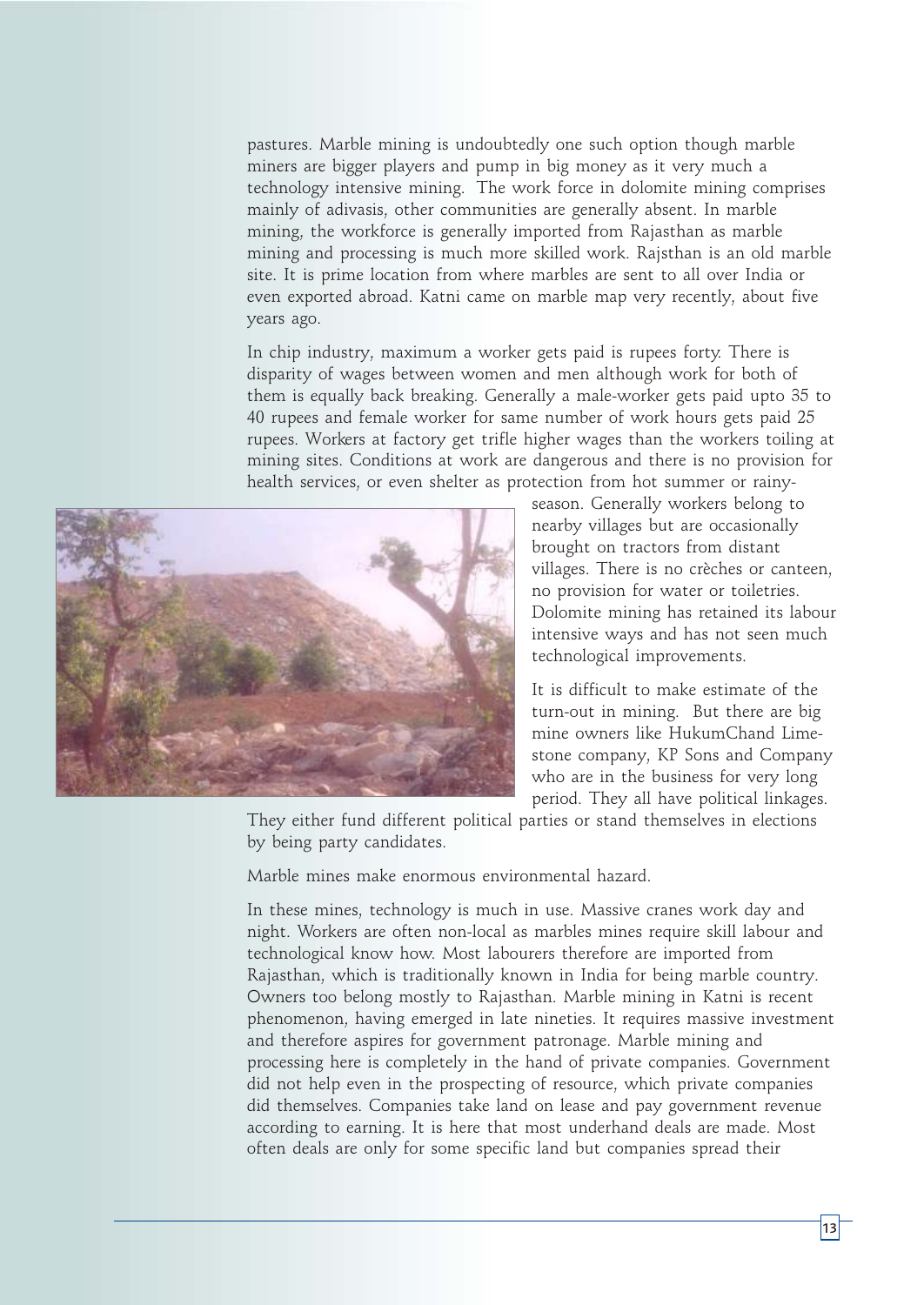

tentacles in vast expense causing turmoil and environmental pollution. It is in these sites where workers are imported from other places that prostitutions flourish. Workers quarters are in dire strait.

Marbles are mechanically broken from the earth bed by an advanced engineering technology. Big stone slabs

are taken to processing plants and are processed through costly machines.

Workers eat and drink in small huts and tea-shops.

The International Labour Office report that the problems facing casual agricultural workers are 'legion'. Womenwho comprise the majority of casual workersare losing out through weak labour rights, casualisation, low wages, long hours, lax health and safety practices, gender stereotyping and sexual harassment. Most women tend to do unskilled and vulnerable forms of work (casual, temporary, seasonal and flexible), which, according to a World Bank study, has allowed agribusiness firms to avoid paying benefits stipulated under labour law, such as pensions, health insurance, maternity, holiday and sick leave. Women are less likely to unionise than men and are segmented by gender into a rigid division of labour determined by sex. Hence women tend to do the laborious yet 'feminine' tasks such as weeding, pruning, cutting, picking, sorting, grading and packing.

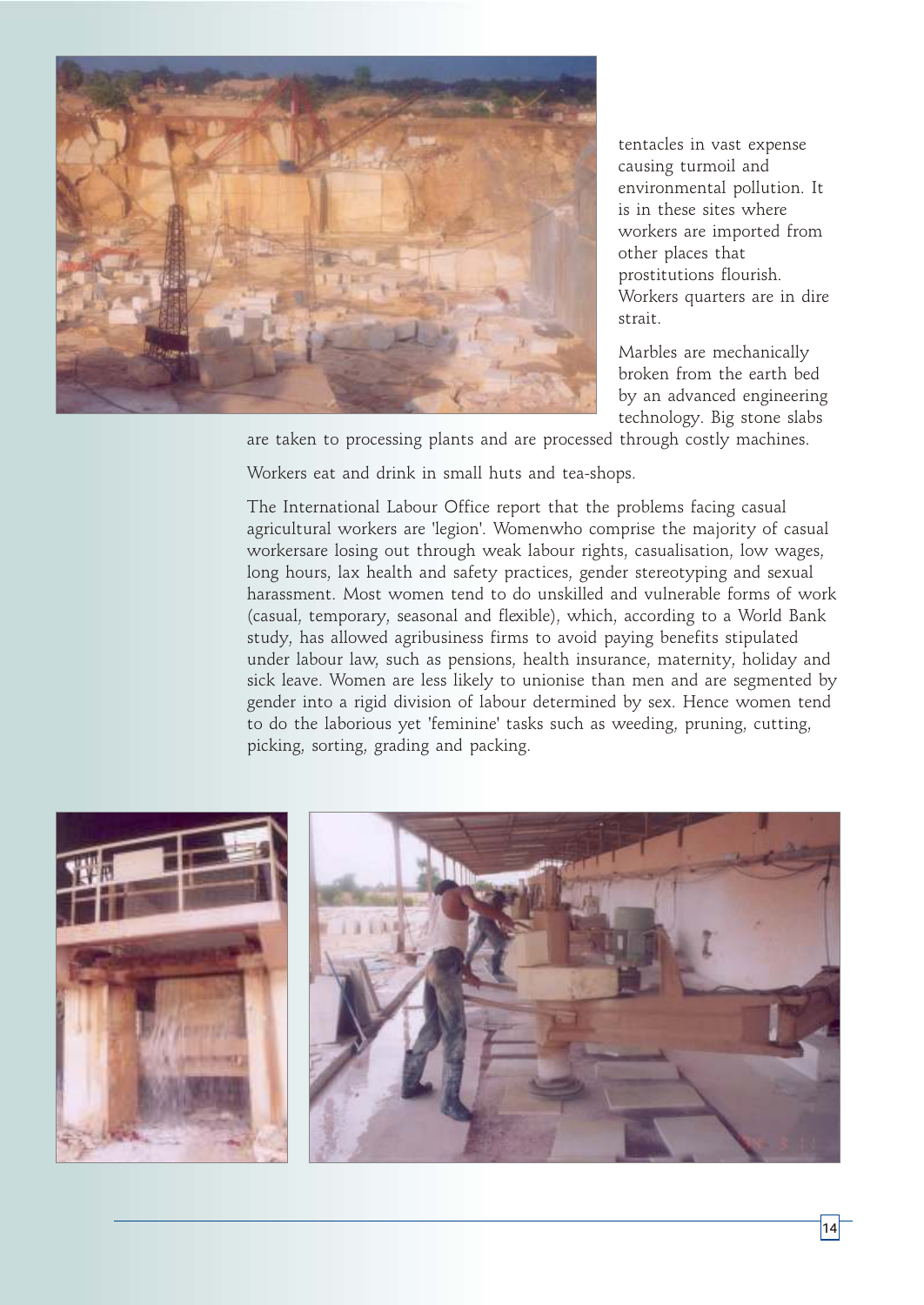

Bio-medical health may not be the topmost priority for people in poor countries, where long-term health is often traded-off for short term employment, and individuals may make conscious choices to sacrifice their health for the sake of income to support their families.

A low percentage of households in the mining region report participation in village level decision making. Except for voting, engagement in civic life is inimal in the region. There is however considerable involvement with critical issues in the villages.

While mining for dolomite have been an old story in Katni setting of crusher unit has been about ten years old. Investment is said to happen only when owners see greater profitability. For long the whole dolomite mining industry was more a labour intensive enterprise. Technological investment was rare and therefore owners used more of labour with primitive tools. Mechanization has become burdensome. As and when electricity is there, crushers run regulalrly but when electricity is absent the machine is run on tractor. This adds into cost. Main workforce constitutes of Adivasi community. Owners belong mainly to people with political connection. Mohan Shukla, a MLA of Janta Dal, owns mines in Malan village. But owners are getting to scent greener pasture. Most are shifting to marble mining and processing. To undertake work, owners employ sub-contractor who is directly responsible for workers' recruitment and work. This way owners avoid giving any benefits to the labour. If one gets hurt while on job, no wage is given. There is no legal accountability of owners because they only keep fictitious names on their list. Rest of the workers are casuals.

The International Labour Office report that the problems facing casual agricultural workers are 'legion'. Women—who comprise the majority of casual workers—are losing out through weak labour rights, casualisation, low wages, long hours, lax health and safety practices, gender stereotyping and sexual harassment. Most women tend to do unskilled and vulnerable forms of work (casual, temporary, seasonal and flexible), which, according to a World Bank study, has allowed agribusiness firms to avoid paying benefits stipulated under labour law, such as pensions, health insurance, maternity,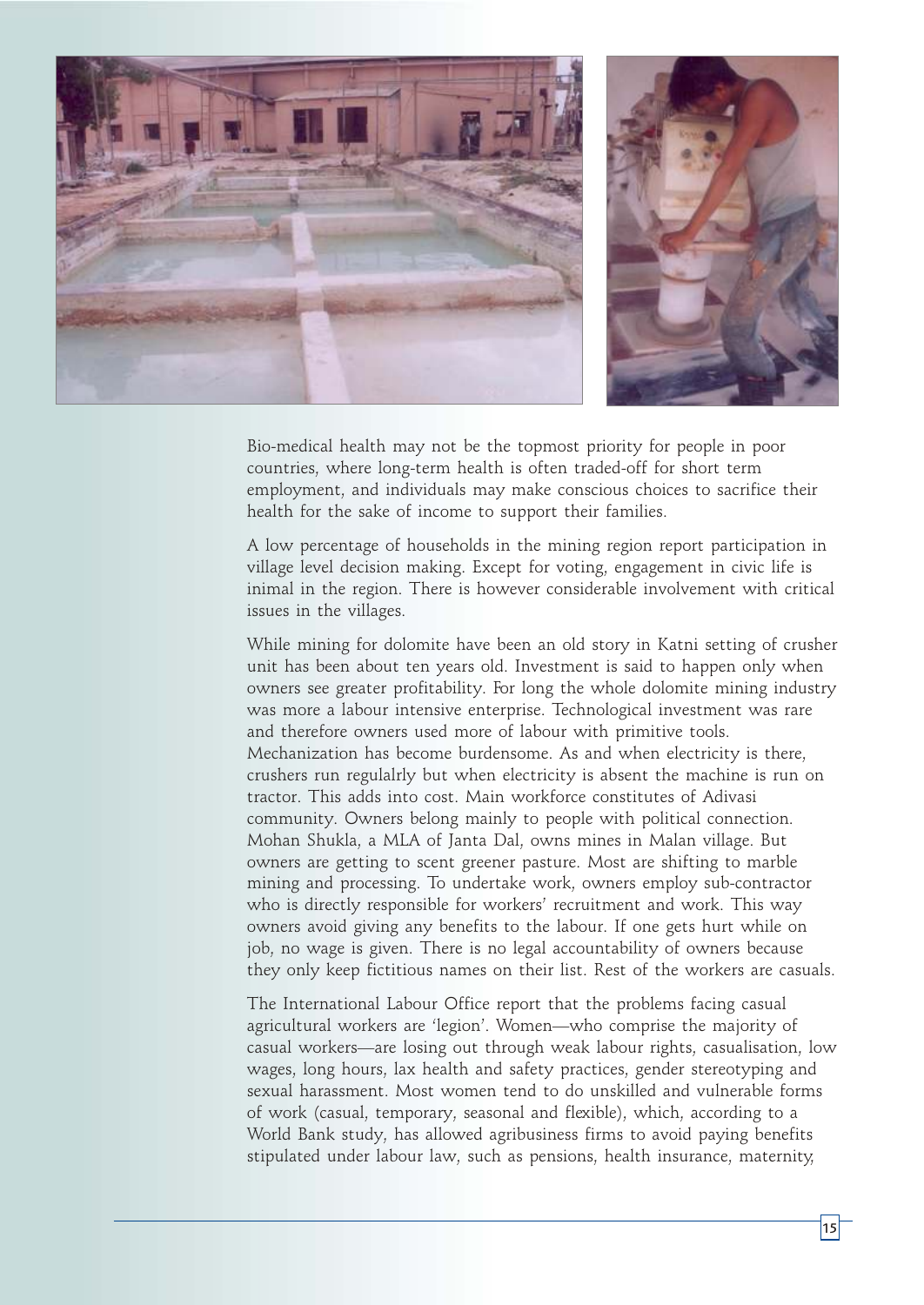holiday and sick leave. Women are less likely to unionise than men and are segmented by gender into a rigid division of labour determined by sex. Hence women tend to do the laborious yet 'feminine' tasks such as weeding, pruning, cutting, picking, sorting, grading and packing.

Stones are blasted by dynamite. A group of labourers work on 10ftx10ftx1ft area and is given Rs. 200 for the effort. Stones are kept in the categories according to their quality. Dust given out by dolomite mines is indigestible in human system. No factory labour laws apply on these mines. Most of lime-stone mines are found in Khaimur range. The gas emitted from lime processing plants is most dangerous. Mining officials rarely visit mining sites to ascertain the irregularity as most are on pay rolls of mine-owners. In the villages that supply mine-workers, agricultural work is only for 1-2 months as most are single cropping areas. Mining season peaks up in Februray-June when there is also spurt in construction activities. During monsoon, the mining season gets slackened. It is said that there is no night shift. When work is increased due to high demand then workers are imported from distant villages. While agricultural wage in the region is about 25 to 30 rupees, in mining too wage varies from 25-40 rupee range. Sunday is given holiday but it is unpaid one. Payments to workers are made weekly. One day's wage is not given and is kept as security deposit. A labour at the rate of 25 rupees a day can earn at most rupees 600. Minimum wage in Madhya Pradesh is rupees 82-84. A mineworker owing to risk involved should get more than an agricultural worker. But unions are not allowed in mines. Even if workers get united they could approach the political leadership for redress but most of the political leadership is embroiled in mining and many directly own them.

Most families are a seven member unit in mining villages. In case of marriage or any other celebration, debt becomes an inevitable recourse for most villagers as they relay have no disposable income given their income level. Still, some ten percent of families in a village in the region sleep with one meal a day. Most families draw their cash need from six to seven days of plucking of leaves of tendu which is used for making smoking pipes. For each of hundred bundles of leaves, one has to give 5 bundels free. One gets 40 rupees for each of hundred bundles. Agriculture is totally rainfed and due to which a farmer gets only 15-20 days of farm work.

## **Bauxite Ores**

Bauxite ores is generally found in Katni and numerous mines are scourging the earth for the bauxite ores. The land on which these mines are dug may be privately owned or may belong to village common land. At Kanwara, there was every sign of mines being illegal. Labourers are mainly responsible for digging of Ores and filling it in truck. For each truck-fill working labourers get Rs. 400. Two persons working for four days could fill one truck. The work is done by hand held tools. At best rate of work one could earn something close to 40 rupees a day. Otherwise average would come to